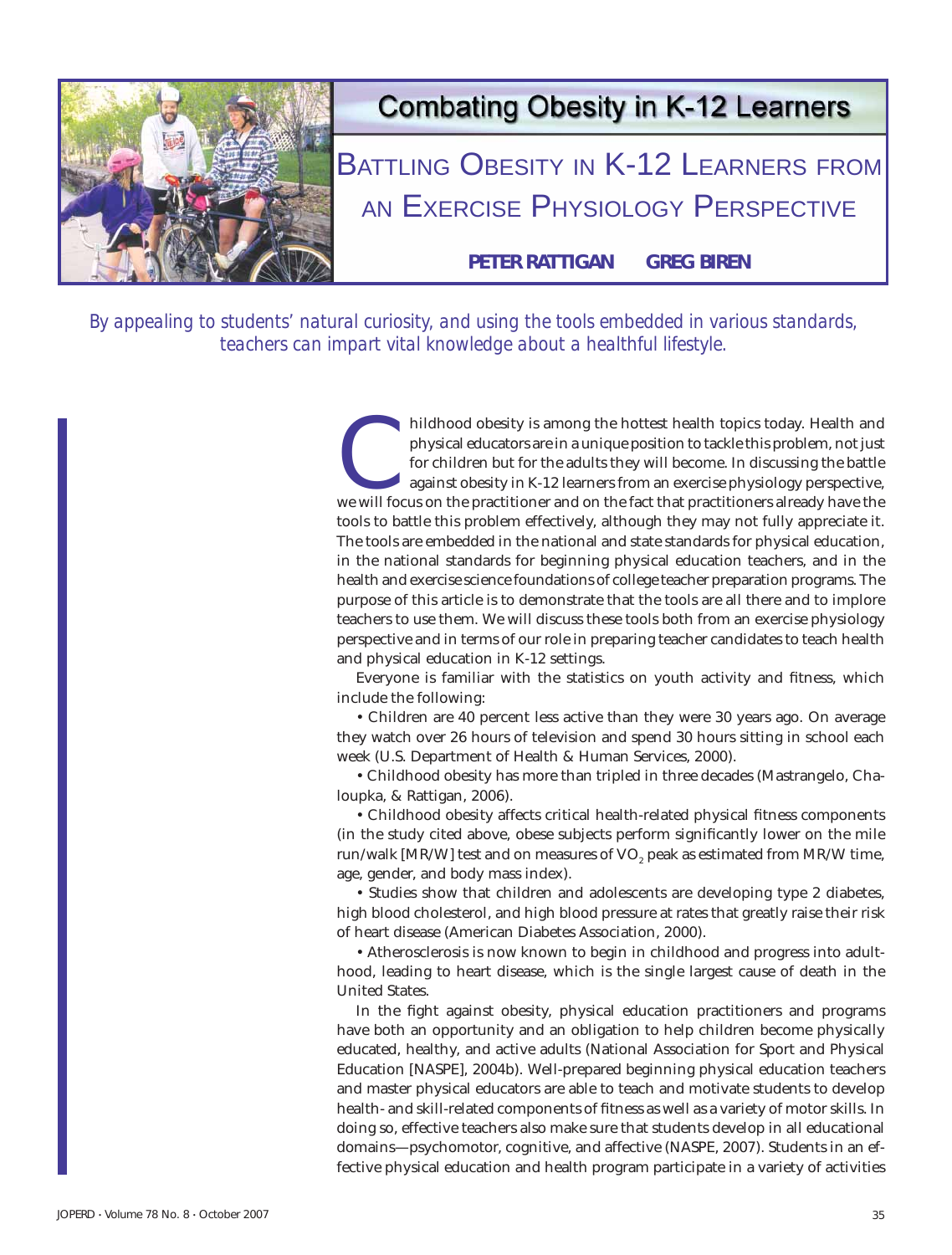

Having students take their pulse after a run is one simple way to begin incorporating exercise physiology into the curriculum.

that develop fitness, can explain why these activities develop fitness and the basic science behind it, and value physical activity as part of healthful living (NASPE, 2004b). Education is becoming standards-driven, and physical education is no exception. Well-prepared physical educators in good programs will be very effective if they follow these standards. Standards provide tools for battling obesity in K-12 physical education. The following sections list the tools that beginning and veteran teachers have available to fight this battle. These include not only standards, but the interest that students bring to classes—interest that teachers ignore at their and their students' peril, and that effective teachers nurture and use to their students' benefit.

### **The Tools in the National Standards**

The NASPE national standards (2004a) two, three, four, and six provide different objective domains that teachers can address in the battle against childhood obesity. The examples listed below are only from standard four, which states, "A physically educated person achieves and maintains a health enhancing level of physical fitness" (p. 11).

In grades K-2 (p. 34), a physically educated person:

• "Engages in a series of locomotor activities…without tiring easily."

• "Participates in a variety of games that increase breathing and heart rate."

• "Recognizes that health-related physical fitness consists of several different components."

In grades 3-5 (p. 35), a physically educated person:

• "Participates in selected activities that develop and maintain each component of physical fitness."

• "Recognizes that physiological responses to exercise are associated with their own levels of fitness."

• "Meets the age- and gender-specific health-related fitness standards defined by Fitnessgram."

In grades 6-8 (p. 36), a physically educated person:

• "Self-assesses heart rate before, during, and after vigorous physical activity."

• "Demonstrates appropriate training principles and exercise techniques during participation in activities designed to improve physical fitness."

• "Formulates meaningful personal fitness goals based on the results of Fitnessgram testing."

In grades 9-12 (p. 37), a physically educated person:

• "Assesses physical fitness status in terms of cardiorespiratory endurance, muscular strength and endurance, flexibility, and body composition."

• "Designs and implements a personal fitness program based on information obtained from the fitness assessment and in accordance with appropriate training principles."

• "Demonstrates [the] ability to monitor and adjust a personal fitness program to meet needs and goals."

There are many sample outcomes listed for this standard, and in the other standards identified earlier, that are not included above. The point here is that physical educators have been provided with tools to battle obesity related to the cognitive, affective, and psychomotor outcomes delineated in the NASPE standards. Good teachers use these tools to be effective; all teachers should be using them, or using their state standards. State standards may include both health and physical education. For example, the "New Jersey Core Curriculum Content Standards for Comprehensive Health and Physical Education" (New Jersey Department of Education, 2004) include progress indicators such as the following:

• 4th grade: "Develop a health-related fitness goal and use technology to track fitness status" (p. B-33).

• 8th grade: "Describe ways to achieve a healthy body composition through healthy eating and physical activity" (p. B-34).

• 12th grade: "Use health data to make predictions about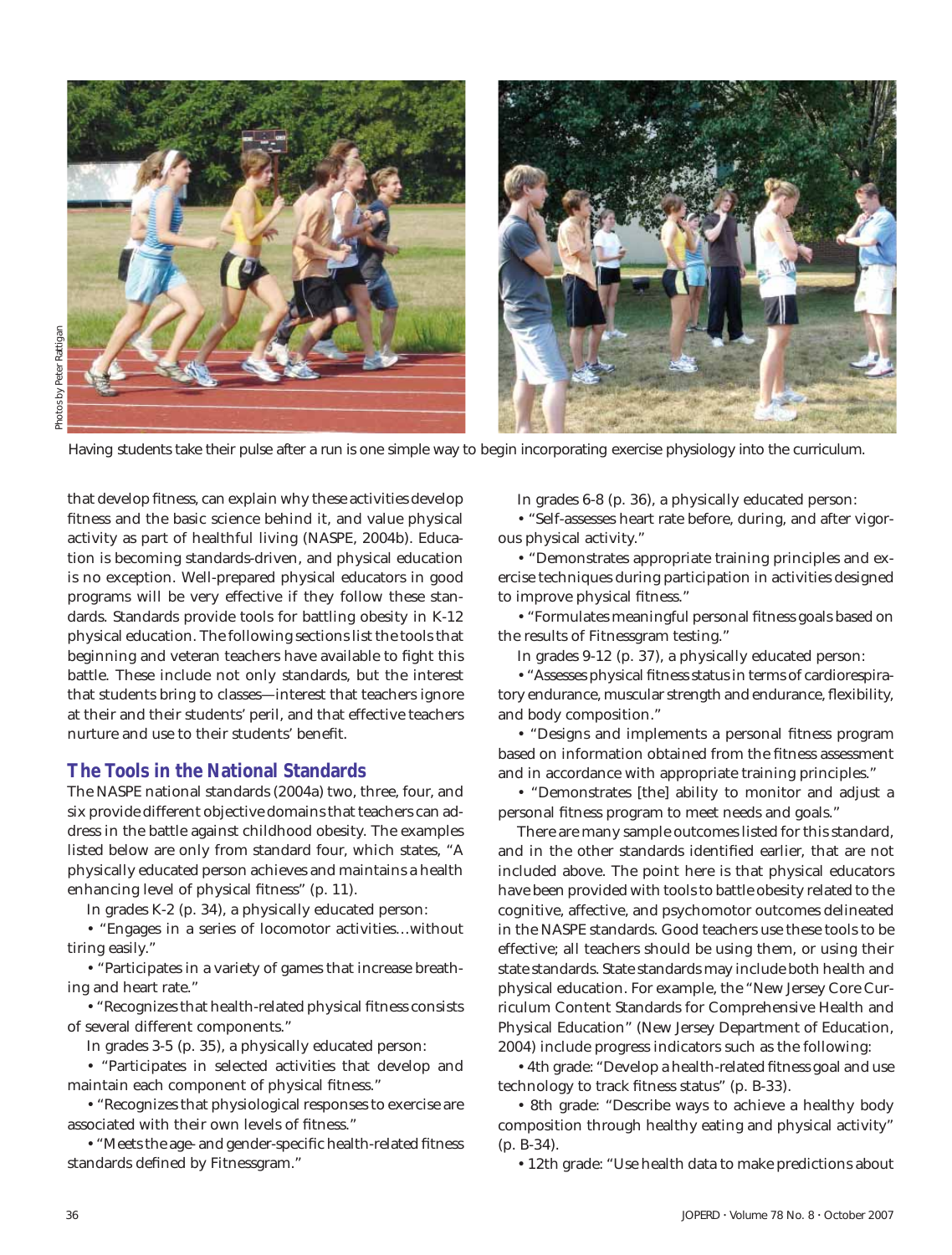wellness and recommend behavior changes to improve lifelong wellness" (p. B-12).

In preparing health and physical educators to teach in New Jersey (and other states with joint certification or standards), teacher educators incorporate all elements of wellness, including nutrition, in order to maximize K-12 student decisions regarding healthful living. Physical educators in states that do not combine health and physical education in their standards or certification need to recognize that there are other tools beyond physical activity that students need in order to battle obesity, and they should find ways either to incorporate these into their physical education classes or to work with the health education teachers and curriculum to connect these tools to wellness (Biren & Rattigan, 2006).

## **The Beginning Teacher Standards**

Quality physical educators should have the content knowledge, skills, and dispositions to teach students to value and choose a physically active and healthy lifestyle (NASPE, 2003, 2007). A small sampling of standards for beginning physical education teachers (NASPE, 2003) is listed below for standard one (content knowledge), standard four (management and motivation), and standard seven (assessment):

• 1.3: "Describe performance concepts and strategies related to skillful movement and physical activity (e.g., fitness principles…)" (p. 7).

• 1.4: "Describe and apply bioscience (anatomical, physiological, biochemical) and psychological concepts to skillful movement, physical activity, and fitness" (p. 8).

• 4.3: "Use a variety of developmentally appropriate practices…to motivate school age students to participate in physical activity inside and outside of the school" (p. 11).

• 7.3: "Involve students in self- and peer assessment" (p. 16).

The idea in these standards is that, among other things, teachers know the principles underlying physical activity and health and that they teach this to their students. Effective teacher preparation programs should follow the NASPE guidelines for teaching exercise science to teacher candidates (NASPE, 2006).

### **Questions in the Minds of Children and Youths**

All students have a vested interest in their bodies! We have found that students ask questions that indicate they are interested in the principles that will, among other things, help them to make healthy lifestyle decisions. Listed below are some actual questions asked by students. Effective teachers should be able to help students find the answers and use this curiosity to keep students motivated:

• "Why do my legs hurt (burn) when I run really fast, but not when I run slowly?" (3rd grade)

• "What are steroids and why are they bad?" (3rd grade)

• "My grandma broke her hip. How can she make it strong?" (5th grade)

• "What type of exercise should I do to lose weight?" (6th grade)



Peter Rattigan Peter Rattigan

A teacher candidate conducts a blood pressure lab.

• "How come no matter how hard I work out, my friend is still stronger than me?" (9th grade)

• "Does creatine really work? What does it do?" (10th grade)

• "How come I still breathe heavily and sweat a lot after I am done with my workout?" (10th grade)

• "What should I eat before my football game?" (11th grade)

• "Why are my muscles sore two days after lifting weights? Is it that lactic acid stuff?" (11th grade)

• "Do body builders and power lifters train the same way? Why do they train differently?" (12th grade)

## **Taking Exercise Physiology into the Schools**

In order to promote behavioral change in students, we must educate them in the "why" and "how" of change. We must foster in students excitement about caring for their body. Teacher educators at Rowan University attempt this by inspiring teacher candidates to teach about the science of exercise and a healthy lifestyle and by having them create lesson plans and teach them in area schools. Classes that teacher candidates have taken into the area schools include "Them Bones," "My Aching Heart," and "Healthy Eating." Our teacher candidates have also conducted heart rate, blood pressure, and respiratory labs. We have also brought students from area schools to the labs to show them how exercise science is conducted in higher education.

*Continues on page 42*